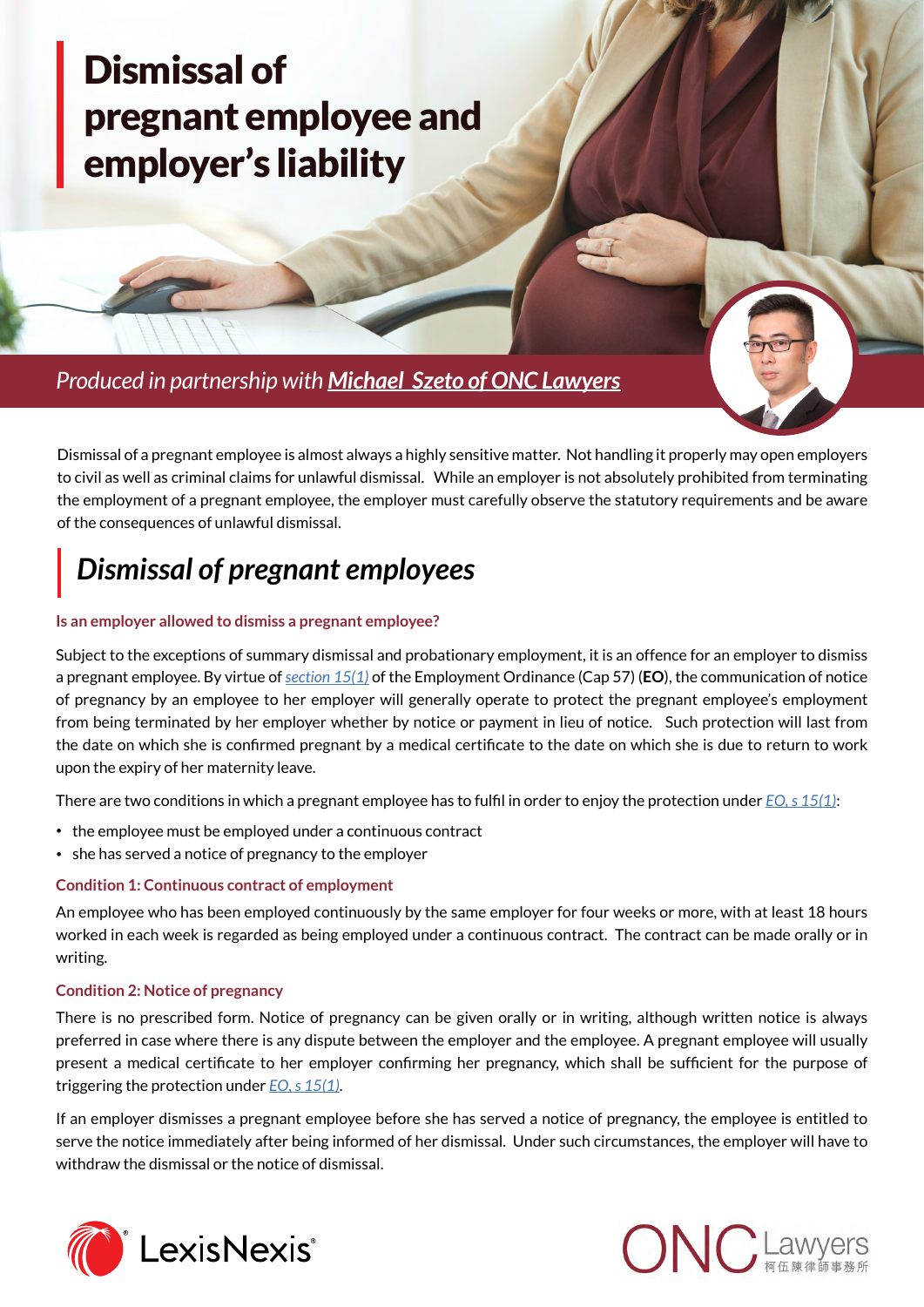## *Circumstances where a pregnant employee may be lawfully dismissed*

There are two exceptions to the protection under *[EO, s 15\(1\)](https://advance.lexis.com/api/document?collection=legislation-hk&id=urn:contentItem:5PJX-XYK1-F4NT-X525-00000-00&context=)* that allow an employer to lawfully terminate a pregnant employee's employment contract.

#### **Exception 1: Summary dismissal**

Termination of a pregnant employee's employment is lawful where the employee is summarily dismissed due to her serious misconduct pursuant to *[EO, s 9](https://advance.lexis.com/api/document?collection=legislation-hk&id=urn:contentItem:5PJX-XYK1-F4NT-X52S-00000-00&context=)*. An employer may dismiss a pregnant employee without notice or payment in lieu if she:

- wilfully disobeys a lawful and reasonable order
- misconducts herself, such conduct being inconsistent with the due and faithful discharge of her duties
- is guilty of fraud or dishonesty, or
- is habitually neglectful in her duties

An employer may also summarily dismiss a pregnant employee on any other ground on which the employer would be entitled to terminate the contract without notice at common law. Employers should bear in mind that they have the burden to prove on the balance of probabilities that there is a valid reason for summary dismissal.

#### **Exception 2: Probationary employment**

If the pregnant employee is on probation, dismissal for reasons other than pregnancy during the probation period is possible if the probation period does not exceed 12 weeks. For a probation period longer than 12 weeks, an employer may lawfully terminate the employment during the first 12 weeks of probation only.

### *What are the consequences of unlawful dismissal of a pregnant employee?*

An employer may attract both civil and criminal liabilities if he or she unlawfully dismisses a pregnant employee.

By virtue of *[EO, s 15\(1B\)](https://advance.lexis.com/api/document?collection=legislation-hk&id=urn:contentItem:5PJX-XYK1-F4NT-X525-00000-00&context=)*, an employer who terminates the employment of a pregnant employee shall be taken to have terminated the employment not in accordance with *[EO, s 9](https://advance.lexis.com/api/document?collection=legislation-hk&id=urn:contentItem:5PJX-XYK1-F4NT-X52S-00000-00&context=)*, unless:

- the contrary is proved, or
- in the case of criminal proceedings, the employer proves that:
- he or she purported to terminate the contract in accordance with *[EO, s 9](https://advance.lexis.com/api/document?collection=legislation-hk&id=urn:contentItem:5PJX-XYK1-F4NT-X52S-00000-00&context=)*
- at the time of the termination of the employment, he or she reasonably believed he or she had a ground to do so

#### Civil liabilities

If a pregnant employee's employment is terminated unlawfully, the employer is required to pay the following sums of money to the dismissed pregnant employee within seven days after the day of termination:

- payment in lieu of notice
- a further sum equivalent to one month's wages earned by the employee (during the period of 12 months immediately before the date of termination as compensation), and
- 10 weeks' maternity leave pay, if, but for the dismissal, she would have been entitled to such payment

The employee may also claim remedies or compensations from her employer if she is dismissed other than for a valid reason as specified in the EO.

#### **Criminal liabilities**

It is a criminal offence for an employer to unlawfully dismiss a pregnant employee. The employer is liable to prosecution and, upon conviction, to a fine of HK\$100,000. Such offence is a strict liability offence, which means that it may be committed without any requisite knowledge on the part of an employer that an offence has been committed.

Any director or officer concerned in the management of the company who has consented to or connives the unlawful dismissal of the pregnant employee may be personally liable.